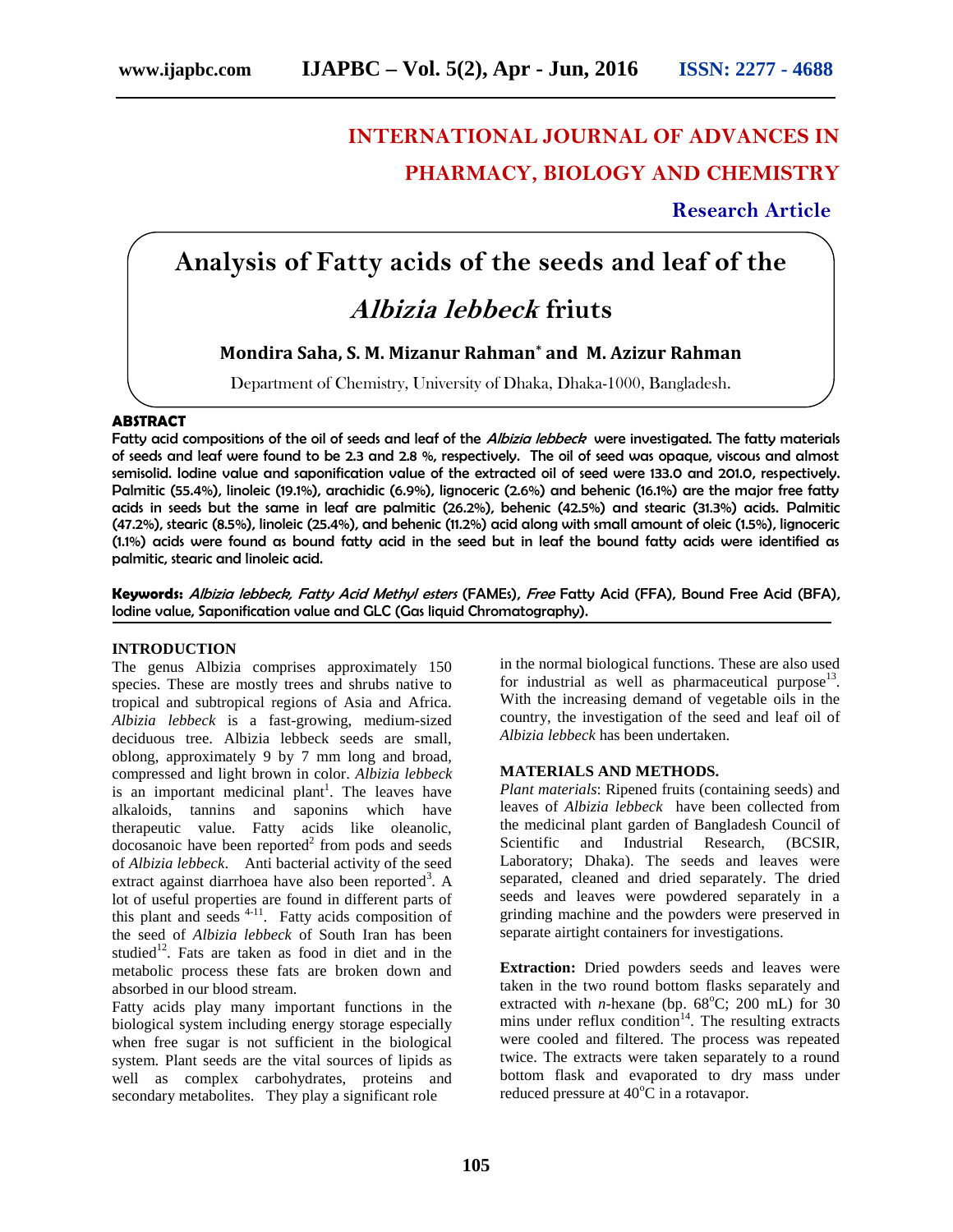**Physico-chemical study of the oil:** The physico chemical properties like iodine values and saponification values of the seed oil were determined by following the standard methods<sup>15</sup> and the results are given in Table 1.

**Free sugar analysis:** Measured amount of extractive free powder was further extracted with dichlorolomethane followed by aqueous 80% ethanol. The aqueous 80% ethanol extract was concentrated under reduced pressure in a rotavapor with added water repeatedly to remove the ethanol and thus converts the extract in aqueous solution. The sugar components were identified from the aqueous extract by paper chromatography in a usual way where glucose and maltose were identified as free sugars.

**Isolation of Fatty materials:** Free and bound fatty acids were isolated from the hexane extract following the standard methods<sup>16</sup>.

**Identification and quantification of fatty acids:** The fatty acid constituents of both **FFA** and **BFA** were converted into their methyl ester and fatty acids were identified as well as quantified by GLC as their methyl esters prepared by complete esterification of extracted oil using  $BF_3$ -MeOH complex  $^{16}$ .

The FAMEs were analyzed by a Shimadzu 9A Gas Chromatograph (Japan) fitted with a flame ionization detector (FID) and an electronic integrator equipped with BP-50 column 30 m x 0.25 mm i.d. and 0.35 ext. diameter. Nitrogen  $(N_2)$  was passed as carrier gas with the flow rate of 2-3 mL/min. The separation was affected at  $120^{\circ}$ C-270<sup>°</sup>C. The following temperature program was carried out during GC analysis: initial oven temperature  $120^{\circ}$ C hold 1 min. increases at a rate  $7^{\circ}$ C min<sup>-1</sup> to 270°C for 5 min. The oven, injection  $\frac{a}{c}$ and detector temperature were fixed at  $120^{\circ}$ ,  $280^{\circ}$  and  $290^{\circ}$ C, respectively. Standard FAMEs (E. Merck) were used for the identification and quantification of the peaks. The amounts of fatty acids were calculated lebbeck. from the peak areas computed by LKB 2220 electronic recording integrator and the results are given in Table-2.

#### **RESULTS AND DISCUSSION**

The ripened fruits (containing seeds) of *Albizia lebbeck* and the leaves of the plant collected. The seeds and leaves were cleaned, dried and powdered separately. The oil of seeds and leaves were separately extracted with *n*-Hexane. The extracts were found to contain 2.3 and 2.8% fatty oil for seed and leaves, respectively. Both the oils were opaque, viscous and almost semi solid. It was freely miscible in chloroform and *n*-hexane but immiscible in water. Iodine value and saponification value of the extracted oil of seed were found to be 133.0 and 201.0,

respectively, which is quite similar to the range of soyabin  $\frac{1}{17}$ . The result of high iodine value indicates that the oil contains the higher proportion of unsaturated fatty acids. The high saponification value (Table 1) of the seed-oil is also an indication of the appreciable quantity of longer chain fatty acids. The higher proportion of fatty-oil present in the leaves indicates that the leaves contains higher amount of lipids.

Paper chromatographic analysis of aqueous extract of seed powder showed the presence of glucose and maltose as free sugar indicating the presence of carbohydrate material as a ready source of energy.

From Table-1, it appears that the major portion of the fatty acid present in the extracted oil in seeds and leaves in bound form are 46.6% and 7.1%, respectively. The bound fatty acids are associated with other organic compounds and hence the proportion of the FFA both in seeds and leaves oil are relatively lower. Again the total fatty acids content of seed (Table-1) is about five times higher in seeds (3.5  $+ 46.6 = 50.1\%$  than that of leaves  $(3.0 + 7.1)$  $=10.1\%$ ). This indicates that seeds are the major source of fatty materials in plant kingdom.

In the form of **BFA** seven different fatty acids (Table- 2) were present in seeds but the number is three in case of leaves. On the other hand in the form of **FFA** five different fatty acids were detected in seeds and three in leaves. **BFA** and **FFA** contain both saturated and unsaturated fatty acids where the ratio was found to be about **4:1**. It reveals from Table-2, that palmitic acid is the major fatty acids as **FFA** (55.4%) and **BFA** (47.2%) in seeds. Linoleic acid (19.1%) and behenic acid (16.1%) are also found as **FFA** in seeds. But behenic acid (42.5%) is the major **FFA** in leaves along with palmitic acid (26.2%) and stearic (31.3%). On the other hand palmitic acid (29.5%), stearic acid (35.4%) and linoleic acid (35.1%) are found almost same proportion as **BFA** in the leaves of *Albizia* The naturally occurring higher monocarboxylic acids are of even number of carbon atoms usually have straight chains. The present finding follows this. The saturated fatty acid is harmful for human being, which can increase the risk of heart disease from atherosclerosis<sup>18</sup>. The polyunsaturated fatty acids have been reported $19$  to have a tendency to lower blood cholesterol level and are protective against cardiac arrhythmias. It also has, beneficial effect on blood lipids, lowering blood pressure and serum cholesterol. The nutritional value of linoleic acid is due its metabolism at the tissue levels, which produced the hormone like prostaglandins<sup>20</sup>. The unsaturated fatty acids linoleic and oleic acids decreases total blood cholesterol and low-density lipoprotein. These are also more prone to oxidation. Some of the unsaturated fatty acids, those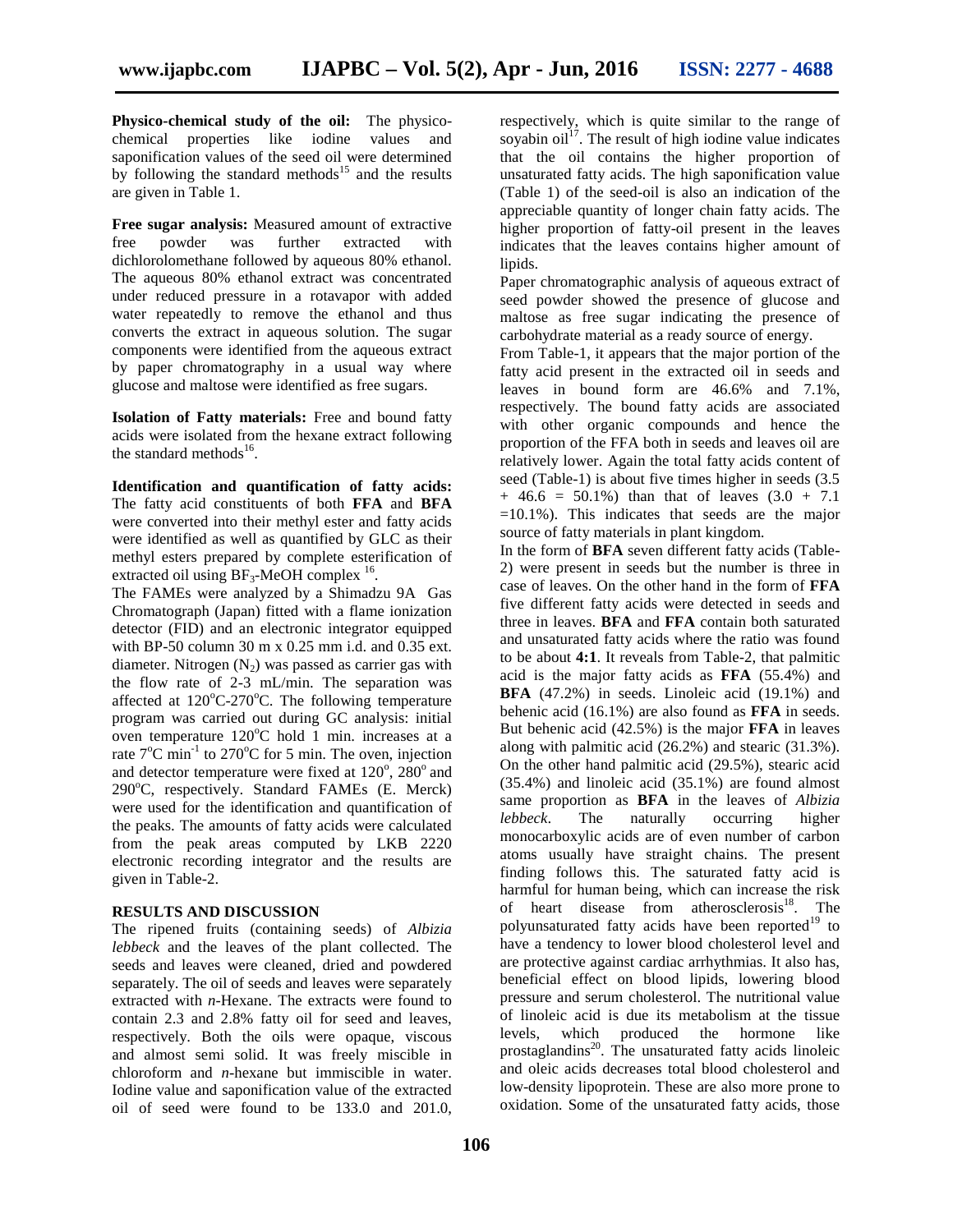are conjugated to fat-soluble antioxidants, have potential health benefit<sup>21</sup>. So, significant proportions of linoleic acid that was identified as **BFA** and **FFA** in the extracted oil of seeds and leaves of *Albizia lebbeck* may contribute to the medical science and hence the different parts of the plant is used widely in various purpose.

#### **CONCLUSION**

The nature of the fatty acid composition and chemical characterization indicates that the oil extracted from

the seeds and leaves of Albizia *lebbeck* is not a good source of edible oil but the extracted oil may be used as a good source of palmitic acid as well as this may have some medicinal importance since it contains significant proportion of linoleic acid.

#### **ACKNOWLEDGEMENTS**

Thanks are due to the University Grants Commission for giving the financial support.

| Table 1                                       |  |
|-----------------------------------------------|--|
| Physico-chemical properties of extracted oil. |  |
|                                               |  |

| <b>Plant materials</b> | <b>Saponification value</b><br><b>Iodine</b> value |          | % of extracted oil | of FFA<br>$\frac{6}{10}$ | $%$ of BFA |  |
|------------------------|----------------------------------------------------|----------|--------------------|--------------------------|------------|--|
| Seeds                  | 133.0                                              | 201.0    | ن. ت               |                          | 46.6       |  |
| Leaf                   | Not done                                           | Not done | $\sim$ . O         | .JU                      | .          |  |
| $\sim$<br>$\sim$       | . .                                                |          |                    |                          |            |  |

**% on the basis of dry powder taken**

| Percent of Fatty acid constituents of extracted oil in seeds and leaf. |              |              |                            |                |              |              |              |  |
|------------------------------------------------------------------------|--------------|--------------|----------------------------|----------------|--------------|--------------|--------------|--|
| Fatty acid                                                             | Palmitic     | Stearic      | Oleic                      | Linoleic       | Arachidic    | Lignoceric   | Behenic      |  |
|                                                                        | Acid $(sat)$ | Acid $(sat)$ | Acid (unsat <sup>r</sup> ) | Acid $(unsat)$ | Acid $(sat)$ | Acid $(sat)$ | Acid $(sat)$ |  |
| FFA in seeds                                                           | 55.4         |              | ۰                          | 19.1           | 6.9          | 2.6          | 16.1         |  |
| FFA in leaf                                                            | 26.2         | 31.3         | $\overline{\phantom{a}}$   |                | ۰            |              | 42.5         |  |
| <b>BFA</b> in seeds                                                    | 47.2         | 8.5          | 1.5                        | 25.4           | 5.2          | 1.1          | 11.2         |  |
| BFA in leaf                                                            | 29.5         | 35.4         | ۰                          | 35.1           | ٠            |              |              |  |

**Table 2**

**Table 3 Relative average composition of total saturated and unsaturated fatty acid constituents (FFA + BFA) of extracted oil in seeds and leaf.**

| Fatty acid  | Palmitic     | Stearic      | Oleic                      | Linoleic                   | Arachidic    | Lignoceric   | Behenic      |
|-------------|--------------|--------------|----------------------------|----------------------------|--------------|--------------|--------------|
| $(FFA+BFA)$ | Acid $(sat)$ | Acid $(sat)$ | Acid (unsat <sup>r</sup> ) | Acid (unsat <sup>r</sup> ) | Acid $(sat)$ | Acid $(sat)$ | Acid $(sat)$ |
| In seeds    | 51.3         | 4.3          | 0.7                        | 22.3                       | 6.0          | 1.9          | 13.7         |
| In leaf     | 27.9         | 33.3         |                            | 17.5                       | -            |              | 21.3         |

#### **REFERENCES**

- 1. Kokila KS, Subramanian D, Priyadharshini and Sujatha V. Phytopharmacological Properties of Albizia species. Int. J. of Pharm. and Pharm Sci., 2013; 5(3): 70-73.
- 2. Chulet R, Pradhan P, Kausik N. Pharmacognostical Potential of Albizia lebbeck Beneth. Pharm Expt, 2010; 1(1): 1.
- 3. Faisal, M., P. P. Singh, R. Irchhaiya, (2010), A potent Herbal Drug, Institute of Pharmacy, Bundelkand University Kanpur Road Jhansi (UP) India.
- 4. Hussain MM et al. Phytochemical and biological investigations of Albizzia lebbeck

Benth, Bol Latin Car Plant MeAromat,2008; 7(5): 273-278.

- 5. Nimish Pathak, Priyanshee Gohil, Natawar Bhai Patel, Sanjay Kasture, Nirruddin Jivani, Yagnik Bhalodia. Curative effect of Albizia lebbeck methanolic extract against adjuvant arthritis-with special reference to bone erosion. Int. J. Pharm. Sci. Drug Res., 2009; 1(3): 183-187.
- 6. Pratibha N, Saxena VS, Amit A, D'Souza P, Bagchi M, Bagchi D. Anti-inflammatory activities of Aller-7, a novel polyherbal formulation for allergic rhinitis. Int. J. Tissue Res., 2004; 26(1-2): 43-51.